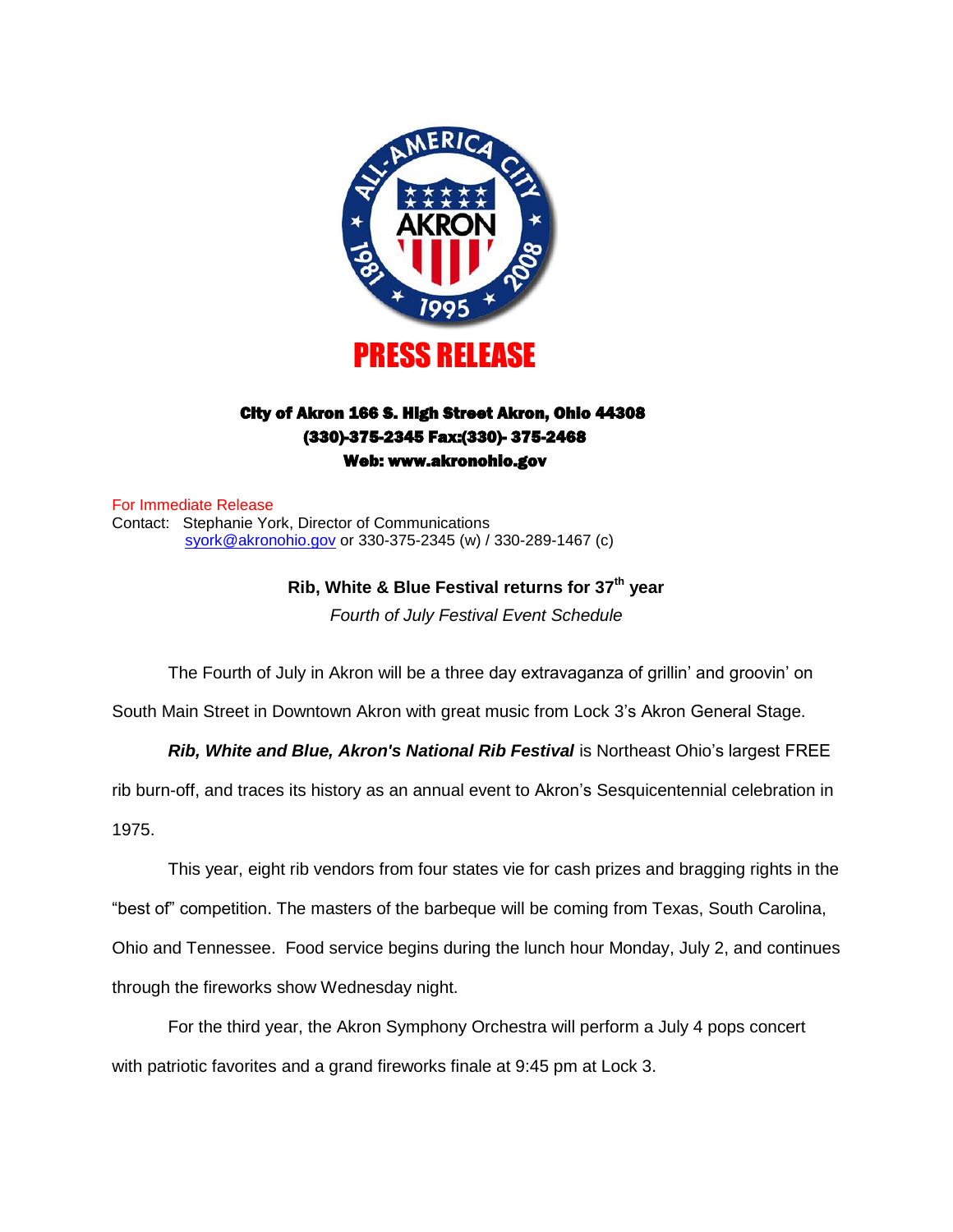Music during the 3-day festival features tributes to the Beatles and the Eagles along with two popular local bands, plus the Symphony's tribute to the legendary trumpet player Louis Armstrong.

# **One of the Nation's Largest Free Rib Festivals, Open Monday, Tuesday, Wednesday, 11:00am – 11:00pm**

This year's *Rib, White & Blue Festival* brings back Akron favorites, plus new vendors who have not participated in the burn-off previously. Returning chefs include:

> **Carolina Rib King**, Moore S. Carolina, recipient of the 2011 Akron awards for both "best sauce" and "best ribs;" **Texas Pit** BBQ, Magnolia Texas; **Cowboys** BBQ & Rib Company, Aledo Texas; **Old Carolina** BBQ, Massillon, Ohio; **Pigfoot** BBQ, West Salem, Ohio; and, **Smokin' Joe's** BBQ, Columbus Ohio.

New to the Rib Festival thisyear are:

**Big Boned Barbeque**, Hixson, Tennessee, and, **Bg's Main Event**, Rittman, Ohio

In addition to barbequed pork and chicken favorites, the festival also features fresh

roasted corn, pierogies, Italian sausage and Stromboli, blossom onions, funnel cakes, birch root beer, and fresh squeezed lemonade.

There will also be inflatable rides for children, and the "Magical Train" will be doing tours of the Towpath along the canal. Rides are available by purchasing tickets at the site.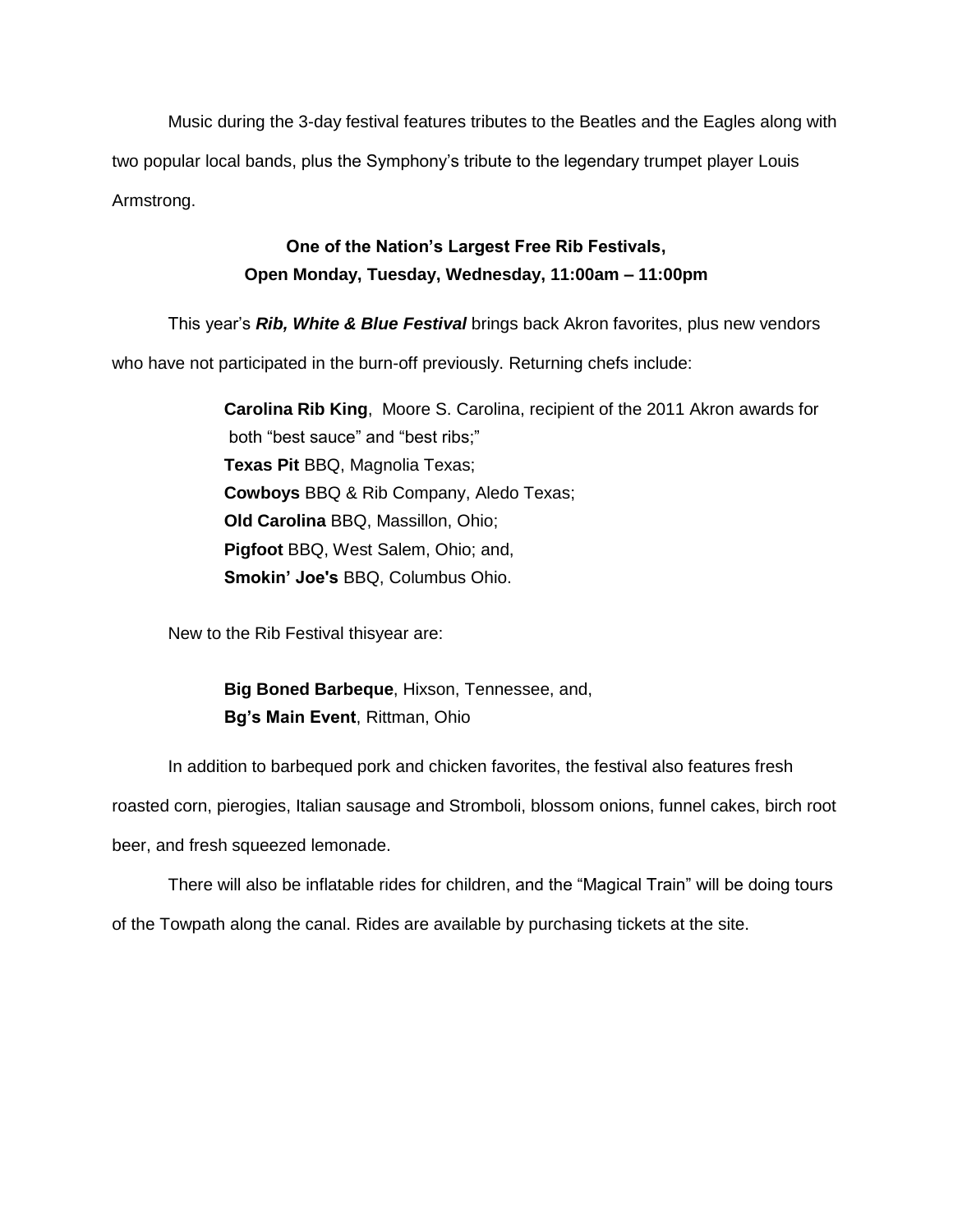# **Music from the Akron General Stage at Lock 3 is FREE**

### Monday, July 2: (Gates Open 11:00am)

7:00pm The Get Back Band 8:30pm 1964,The Tribute

### Tuesday, July 3: (Gates Open 11:00am)

7:00pm Zach and the Bright Lights 8:30pm Hotel California, the Tribute to the Eagles

### Wednesday, July 4: (Gates open 11:00am)

5:00pm Brass Band of the Western Reserve 8:00pm Akron Symphony Orchestra under the direction of Christopher Wilkins, with Byron Stripling as "Satchmo" 9:45pm Fireworks Show at Lock 3

# **Notes About Festival and Concerts**

- The Rib, White & Blue Festival and  $4^{\text{th}}$  of July Concert is at Lock 3, 200 S. Main Street.
- Parking is FREE at all city owned parking decks and lots plus the Summit County deck on South High Street.
- Handicapped parking is available at the State Street deck, which has an elevator to the Lock 3 level, or at Cascade Plaza, where handicapped parking is available by entering at Mill Street and following the ramp up to Lock 4 (parking level 2, Orange).
- South Main Street will be closed Wednesday night between Exchange and Market for the fireworks show. Traffic should enter downtown via Route 59, Dart Avenue, Bowery or Mill Streets.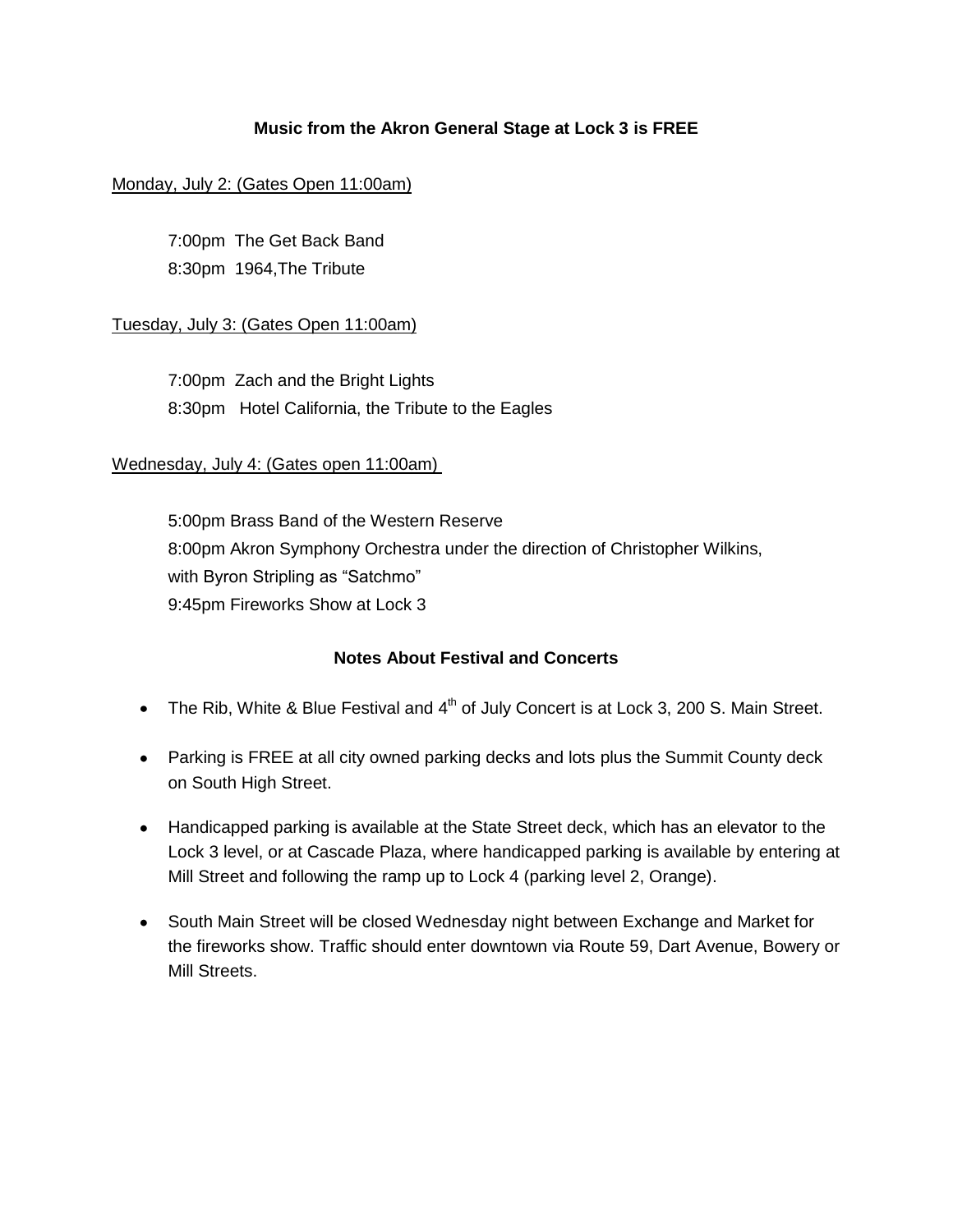#### **Sponsors Make Free Entertainment Possible**

Lock 3 entertainment in 2012 is supported by a grant from the John S. and James L Knight Foundation, with marketing support from the Tramonte Distributing Co. and Coca Cola distributors. The stage sponsor for a fourth year is Akron General Health System.

*Rock the Lock* concerts on Fridays are sponsored by WONE Radio. Lock 3's Saturday "legends" series is sponsored by Merrill Lynch Wealth Management.

Other sponsors include The University of Akron, G. Stephens Construction, Miller Rental, HfA Advertising, Downtown Akron Partnership, Akron Civic Theatre, and Lee Hyder Financial Services.

#### **About the Akron Symphony Orchestra**

For 60 years, the Akron Symphony Orchestra has been a driving musical force throughout the Greater Akron area. Operated by the Greater Akron Musical Association (GAMA), the Akron Symphony is committed to enhancing the quality of life of our community through education and musical excellence by providing quality symphonic and choral music, through performances and educational programs, to the largest number of people possible. For more about the Akron Symphony, visit akronsymphony.org.

#### **About Byron Stripling**

*"Mr. Stripling is a powerful trumpeter, at ease with the most complicated and detailed bebop lines and an open-armed Armstrong swagger." Peter Watrous , New York Times* Columbus Jazz Orchestra Artistic Director and trumpet virtuoso, Byron Stripling, has become a favorite throughout the country, soloing with the Boston Pops, Cincinnati Pops, and symphony orchestras in Seattle, Baltimore, St. Louis, Vancouver and The American Jazz Philharmonic. He has also been a featured soloist at the Hollywood Bowl and performs at jazz festivals throughout the world.